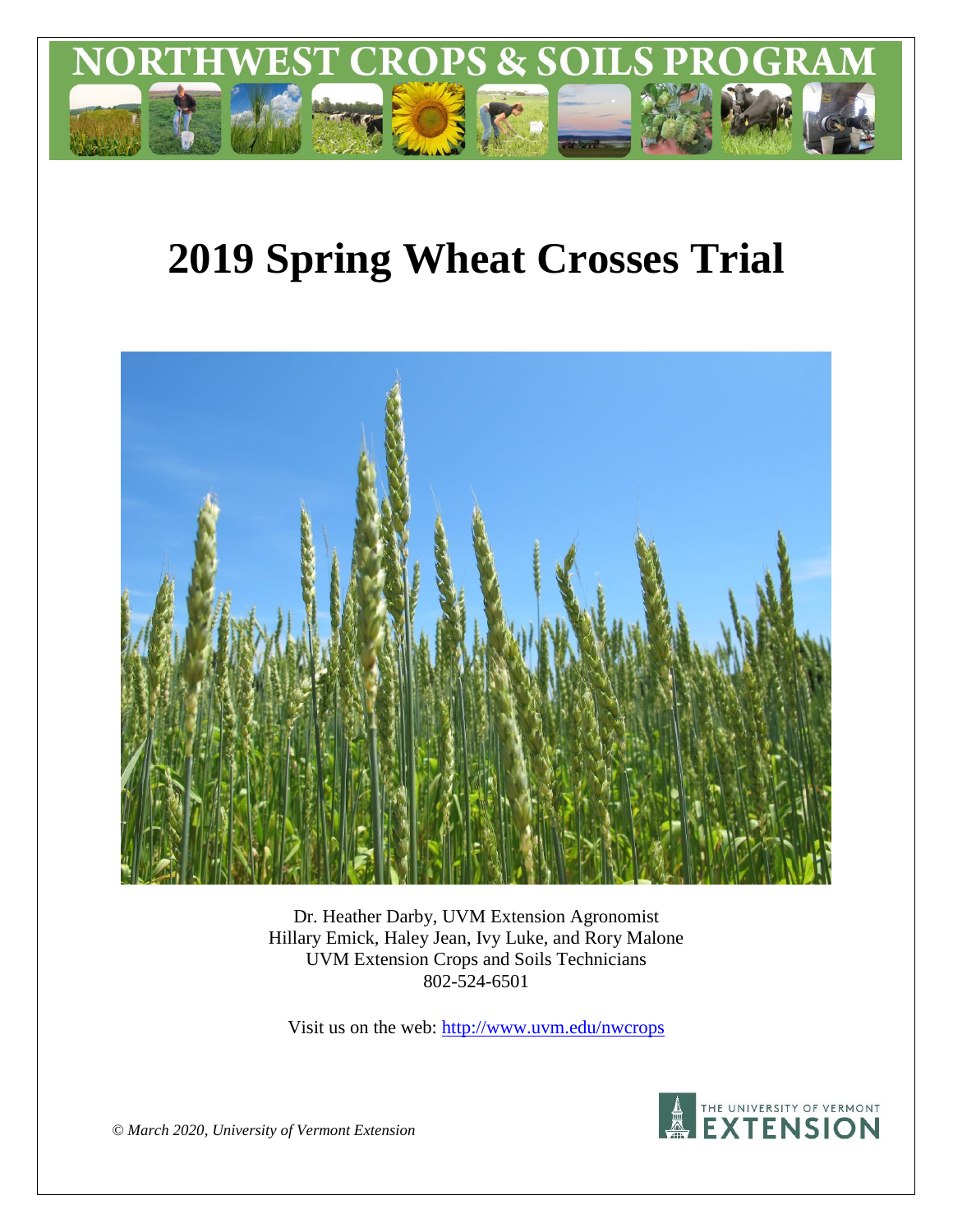#### **2019 SPRING WHEAT CROSSES TRIAL** Dr. Heather Darby, University of Vermont Extension [Heather.Darby\[at\]uvm.edu](mailto:Heather.Darby@uvm.edu)

The goal of this project is to develop new spring wheat varieties that are suited for organic management in Northeast soils and climatic conditions. Most commercially available varieties are developed in regions with climates, soils, and management techniques that are very different from northern New England. These modern varieties are also genetically homogenous and inbred for uniformity, sometimes resulting in rapid breakdown of genetic resistance to local diseases.

Eight crosses were developed by Dr. Stephen Jones of Washington State University, including crosses of two varieties bred by famed Vermont botanist and wheat breeder, Cyrus Pringle. Of these varieties, a number of crosses were made that have been grown out on farms with varying soils and climates for several years. Farmers have continued to grow the crosses, select the best-looking plants, and capture the genetic diversity from the populations.

# **MATERIALS AND METHODS**

The top performing spring wheat crosses have been grown out at four locations across New England and New York state. Seed was collected and trialed at Borderview Research Farm in Alburgh, Vermont. The crosses evaluated include Defiance/Otis, Faller/Tigre, Kelse/AC Walton, Kelse/Helios, Kingsey/Tigre, Surprise/Macon, Surprise/Otis, and Tigre/Faller. Top performing crosses selected by local farmers were evaluated for yield and quality. Parents of the crosses are listed in Table 1. Five varieties of modern and heirloom wheats (AC Barrie, Glenn, ND VitPro, Oland, and Tom) were cultivated as controls.

| Cultivar      | <b>Market</b><br>Class   | Year | Place of<br>Origin             | Pedigree                                                         |  |
|---------------|--------------------------|------|--------------------------------|------------------------------------------------------------------|--|
| AC<br>Walton  | <b>HRSW</b>              | 1995 | Prince<br><b>Edward Island</b> | Nobeoka<br>Bozu/2/Kolibri/Janus/3/Opal/Glenlea                   |  |
| Defiance      | <b>SWSW</b>              | 1878 | Vermont                        | White Hamburg/Golden Drop                                        |  |
| Faller        | <b>HRSW</b>              | 2007 | North Dakota                   | Amidon/Stoa/Kitt/Sumai3                                          |  |
| <b>Helios</b> | <b>HRSW</b>              | 2006 | Saskatchewan                   | BW674/AC Cadillac/AC Barrie                                      |  |
| Kelse         | <b>HRSW</b>              | 2008 | Washington                     | Westbred 906R / PI520542 // Scholar                              |  |
| Kingsey       | <b>HRSW</b>              | 2011 | Quebec                         |                                                                  |  |
| Macon         | <b>HRSW</b>              | 2003 | Washington                     | Serra/Westbred-926//TanagerR-S(PI-<br>519878)/(PI-519819)Pewee-S |  |
| Otis          | <b>HWSW</b>              | 2005 | Washington                     | Idaho 377s/3/Tanager S/Torim 73//Spillman                        |  |
| Surprise      | <b>SWSW</b>              | 1875 | Vermont                        | Chile Club/Michegan Club                                         |  |
| Tigre         | <b>HW</b><br>facultative | 2015 | France                         |                                                                  |  |

|  |  | Table 1. Cultivars used as parents in spring wheat breeding project. |
|--|--|----------------------------------------------------------------------|
|  |  |                                                                      |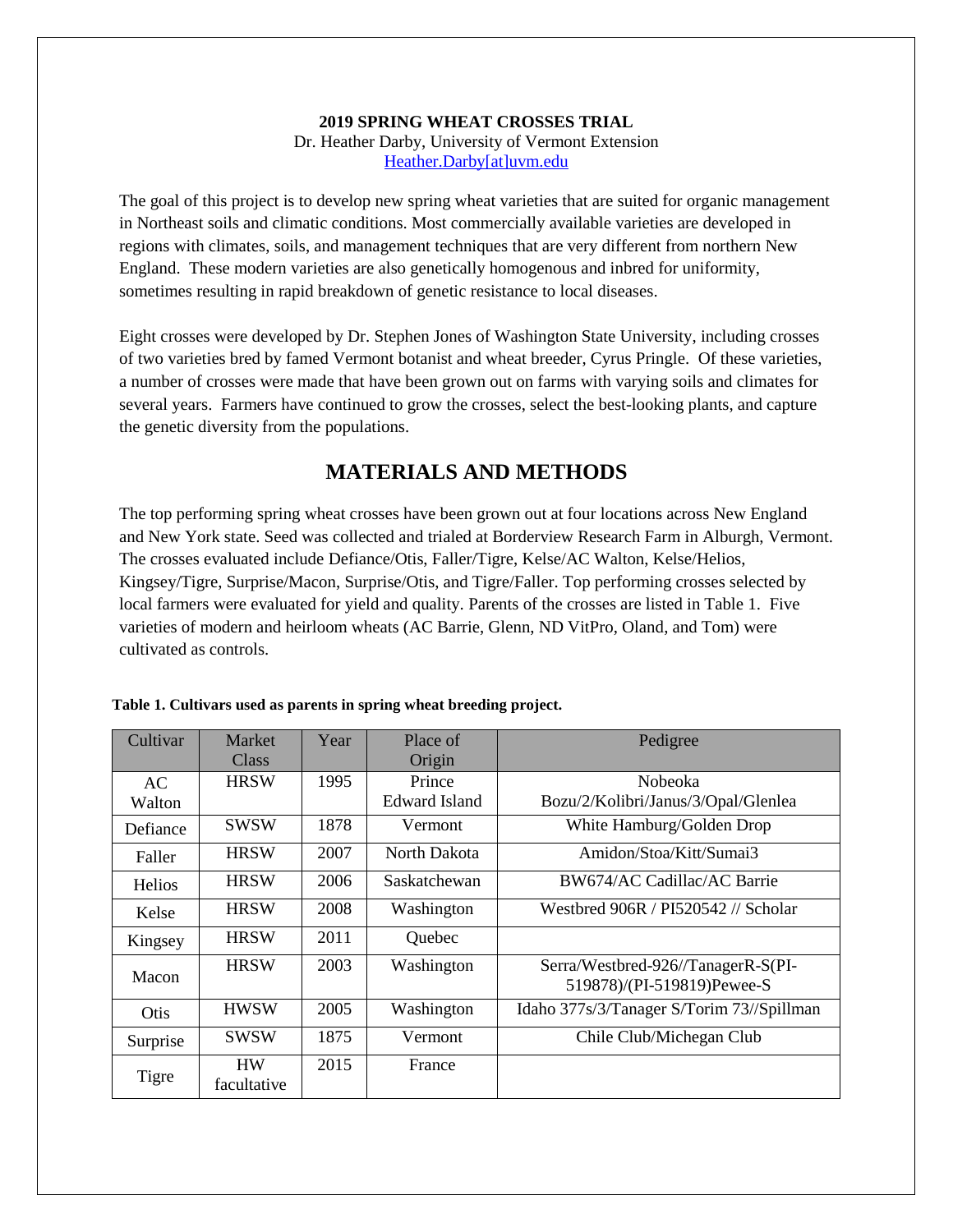The seedbeds were prepared by conventional tillage methods (Table 2). Plots were planted with a six-inch Great Plains cone-seeder on 29-Apr. The spring wheat crosses were planted at 125 lbs ac<sup>-1</sup>.

Populations were determined on 21-May by counting two one-foot sections of row in each plot. Flowering date was recorded when at least 50% of the plot was flowering. Disease and arthropod damage were assessed on 10-Jul. The top two leaves from three plants per plot were examined and the extent of foliar damage due to plant diseases or arthropod pests was estimated on a percent cover basis. Lodging was visually assessed prior to harvest on 5-Aug as a percent of each plot that was too lodged to harvest.

Wheat was harvested with an Almaco SPC50 small plot combine on 5-Aug. Grain moisture, test weight and yield were determined with a Dickey-John mini-GAC meter and pound scale. The grain was cleaned with a Clipper M2B cleaner and dried at  $40^{\circ}$ C until grain moisture was below 14%. Samples were ground into flour using a Perten LM3100 Laboratory Mill. Grains were analyzed for protein content using the Perten Inframatic 8600 Flour Analyzer. Grain protein affects gluten strength and loaf volume. Most commercial mills target 12-15% protein. Protein was calculated on a 12% moisture basis. Falling number was measured on the Perten FN 1500 Falling Number Machine. The falling number is related to the level of sprout damage that has occurred in the grain. It is measured by the time it takes, in seconds, for a stirrer to fall through a slurry of flour and water to the bottom of the tube. Falling numbers greater than 350 indicate low enzymatic activity and sound quality wheat. A falling number lower than 200 indicates high enzymatic activity and poor quality wheat. Deoxynivalenol (DON) was analyzed using Veratox DON 2/3 Quantitative test from the NEOGEN Corp. This test has a detection range of 0.5 to 5 ppm. Samples with DON values greater than 1 ppm are considered unsuitable for human consumption.

Data were analyzed using a general linear model procedure of SAS (SAS Institute, 1999). Replications were treated as random effects, and treatments were treated as fixed. Mean comparisons were made using the Least Significant Difference (LSD) procedure where the F-test was considered significant, at p<0.10.

Variations in yield and quality can occur because of variations in genetics, soil, weather, and other growing conditions. Statistical analysis makes it possible to determine whether a difference among varieties is real or whether it might have occurred due to other variations in the field. At the bottom of each table a LSD value is presented for each variable (e.g. yield). Least Significant Differences at the 10% level of probability are shown. Where the difference between two varieties within a column is equal to or greater than the LSD value at the bottom of the column, you can be sure in 9 out of 10 chances that there is a real difference between the two varieties. In the accompanying example, variety A is

significantly different from variety C, but not from variety B. The difference between A and B is equal to

725, which is less than the LSD value of 889. This means that these varieties did not differ in yield. The difference between A and C is equal to 1454, which is greater than the LSD value of 889. This means that the yields of these varieties were significantly different from one another. The asterisk indicates that variety B was not significantly lower than the top yielding variety.

| Variety    | Yield |
|------------|-------|
| A          | 3161  |
| B          | 3886* |
| C          | 4615* |
| <b>LSD</b> | 889   |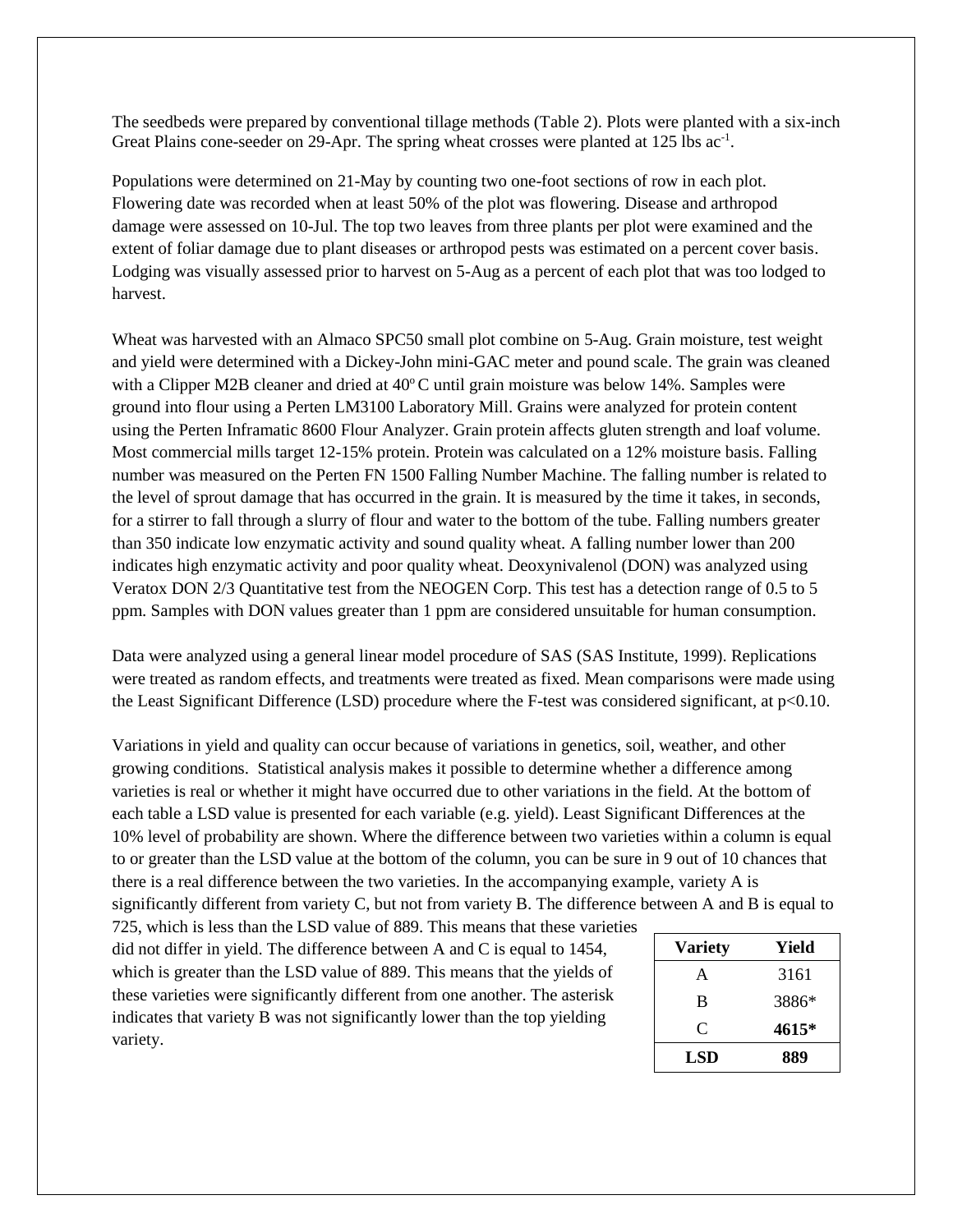|  | Table 2. General plot management, 2019. |  |
|--|-----------------------------------------|--|
|--|-----------------------------------------|--|

| <b>Trial Information</b>      | <b>Borderview Research Farm</b>                |
|-------------------------------|------------------------------------------------|
| Soil type                     | Benson rocky silt loam                         |
| <b>Previous crop</b>          | Corn                                           |
| Seeding Rate (lbs $ac^{-1}$ ) | 125                                            |
| <b>Row spacing (in)</b>       | 6                                              |
| <b>Replicates</b>             | 4                                              |
| <b>Planting date</b>          | $29-Apr$                                       |
| <b>Harvest date</b>           | $5-Aug$                                        |
| Harvest area (ft)             | $5 \times 20$                                  |
| <b>Tillage operations</b>     | Fall plow, spring disk & spike tooth<br>harrow |

## **RESULTS AND DISCUSSION**

Seasonal precipitation and temperature recorded at a weather station at Borderview Research Farm are shown in Table 3. April, May and June were all colder than normal. April and May had higher precipitation than the 30-year average, while June was somewhat drier. July was both hotter and drier than the 30-year average. From April through July, there was an accumulation of 3261 Growing Degree Days (GDDs), 91 GDDs below the 30-year average.

| Alburgh, VT                       | April   | May     | June    | July    |
|-----------------------------------|---------|---------|---------|---------|
| Average temperature $(^{\circ}F)$ | 42.7    | 53.3    | 64.3    | 73.5    |
| Departure from normal             | $-2.11$ | $-3.11$ | $-1.46$ | 2.87    |
|                                   |         |         |         |         |
| Precipitation (inches)            | 3.65    | 4.90    | 3.06    | 2.34    |
| Departure from normal             | 0.83    | 1.45    | $-0.63$ | $-1.81$ |
|                                   |         |         |         |         |
| Growing Degree Days (32-95°F)     | 346     | 660     | 970     | 1286    |
| Departure from normal             | $-38$   | $-96$   | -44     | 88      |

**Table 3. Temperature and precipitation summary for Alburgh, VT, 2019.**

Based on weather data from a Davis Instruments Vantage Pro2 with WeatherLink data logger. Historical averages are for 30 years of data provided by the NOAA (1981-2010) for Burlington, VT.

Agronomic data were collected through the growing season (Table 4). Populations were lower than the target population of 350 plants  $m<sup>2</sup>$ , likely due to very cold weather in the early spring. The highest population was the Essex Surprise/Otis, with 341 plants m<sup>-2</sup>. Other crosses with populations over 300 include Butterworks Surprise/Macon, Essex Kelse/Helios, and Grange Corner Faller/Tigre. Flowering date for the crosses ranged from 26-Jun to 30-Jun.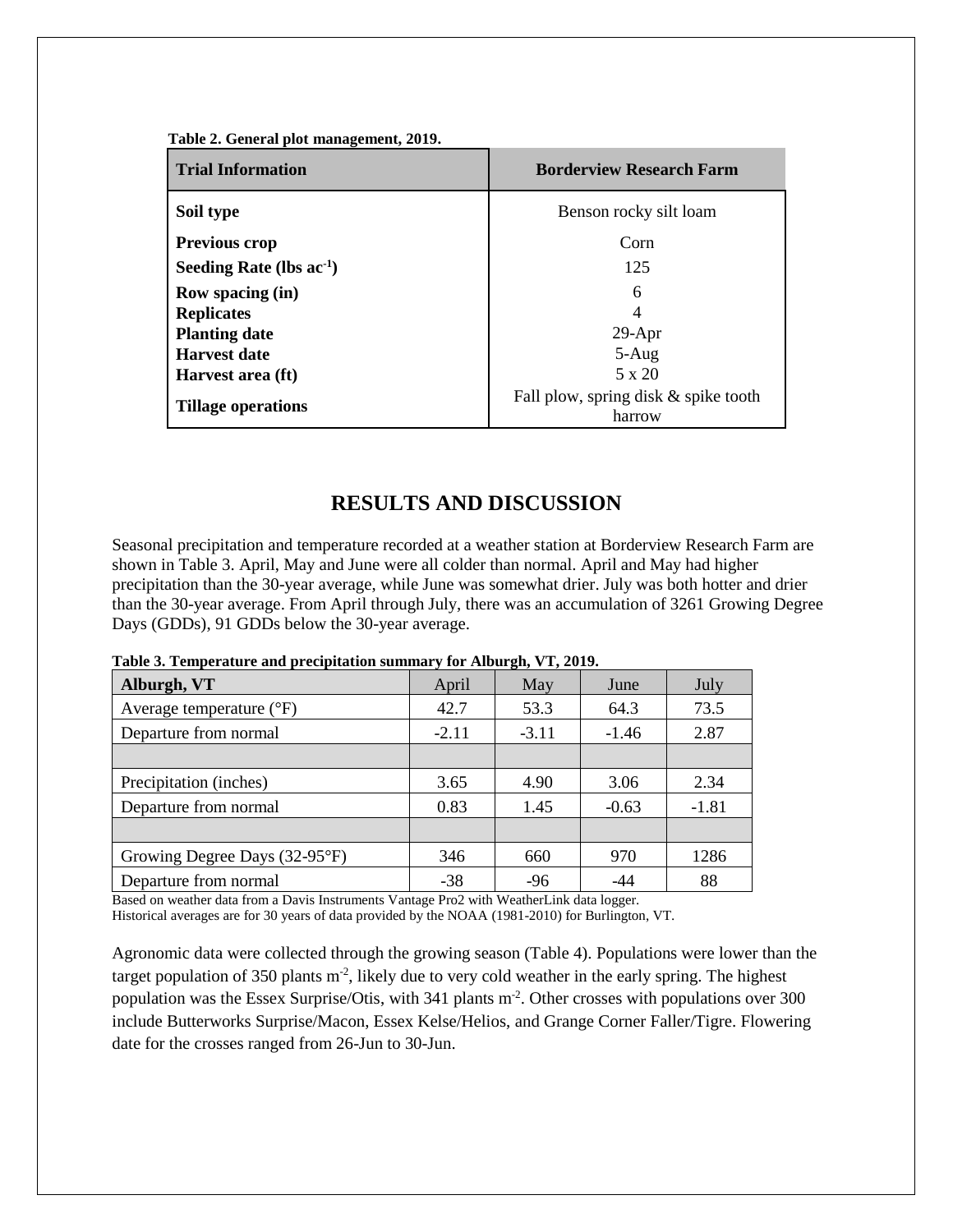There was moderate disease pressure in the spring wheat crosses trial. Several foliar diseases were observed during wheat development, including powdery mildew, leaf rust, and several diseases causing lesions and spotting to the leaf, including septoria and tan spot. Foliar diseases reduce photosynthetic leaf area, use nutrients, and increase respiration and transpiration within colonized host tissues. The diseased plant typically exhibits reduced vigor, growth, and seed fill. The earlier occurrence, greater degree of host susceptibility, and longer duration of conditions favorable for disease development will increase the yield loss. The trial average was 7.43% of the foliar surface affected by foliar disease. The most common symptoms were lesions and spotting of the leaf that could be caused by a variety of viral, fungal, and bacterial infections. 76.0% of plants scouted had some degree of leaf spots, with an average of 4% of the foliar surface impacted in affected plants. Leaf rust was noted on 18.0% of plants scouted and powdery mildew was noted on 7.00% of plants scouted, both at an average of 3.00% of foliar surface affected in infected plants. The cultivar with the lowest total disease burden was Essex Faller/Tigre, with an average of 3.97% of the foliar surface affected by disease. The cultivar with the highest disease burden was Adirondack Kelse/Helios, with an average of 11.7% of the foliar surface affected by disease.

Overall, damage from pests and disease was low in the spring wheat crosses. The most common arthropods affecting the winter wheat trials were mites and thrips. Mites are very small arthropods that feed on the sap of leaves of wheat and other grain crops. Leaves affected by mites may appear yellowish or silvery in early stages of infestation and later take on a scorched appearance. Injury caused by mites can result in stunted plants. Thrips are small insects with fringed wings that feed on a variety of plants by puncturing the cells and sucking up the contents. Damage caused by thrips includes discoloration and leaf scarring, reduced growth of the plant, and they can also act as a disease vector. Mites affected 15.0% of all plants scouted (average 4% foliar surface damaged) and thrips affected 39.0% of all plants scouted (average 3.00% foliar surface area damaged). Other common pests were cereal leaf beetle (12.0% of plants were affected at an average of 6.00% damage per plant), slugs (11.0% of plants affected at an average of 5.00% per plant), aphids (4.00% of plants affected at an average of 3.00% per plant), and corn borer (1.00% of plants affected at an average of 3.00% per plant). The cross with the best overall pest rating was Butterworks Surprise/Otis (1.69% of the foliar surface damaged by arthropod pests). Most other crosses had less than 5.00% of the foliar surface damaged by pests. Butterworks Surprise/Macon had the most arthropod damage, with 11.0% of the foliar surface damaged by pests.

Lodging was a problem for several of the crosses. While most crosses had no lodging or lodging less than 5.00%, several crosses had lodging impacting yields. The most lodged crosses were Butterworks Surprise/Macon (11.3%) and Grange Corner Surprise/Otis (11.3%).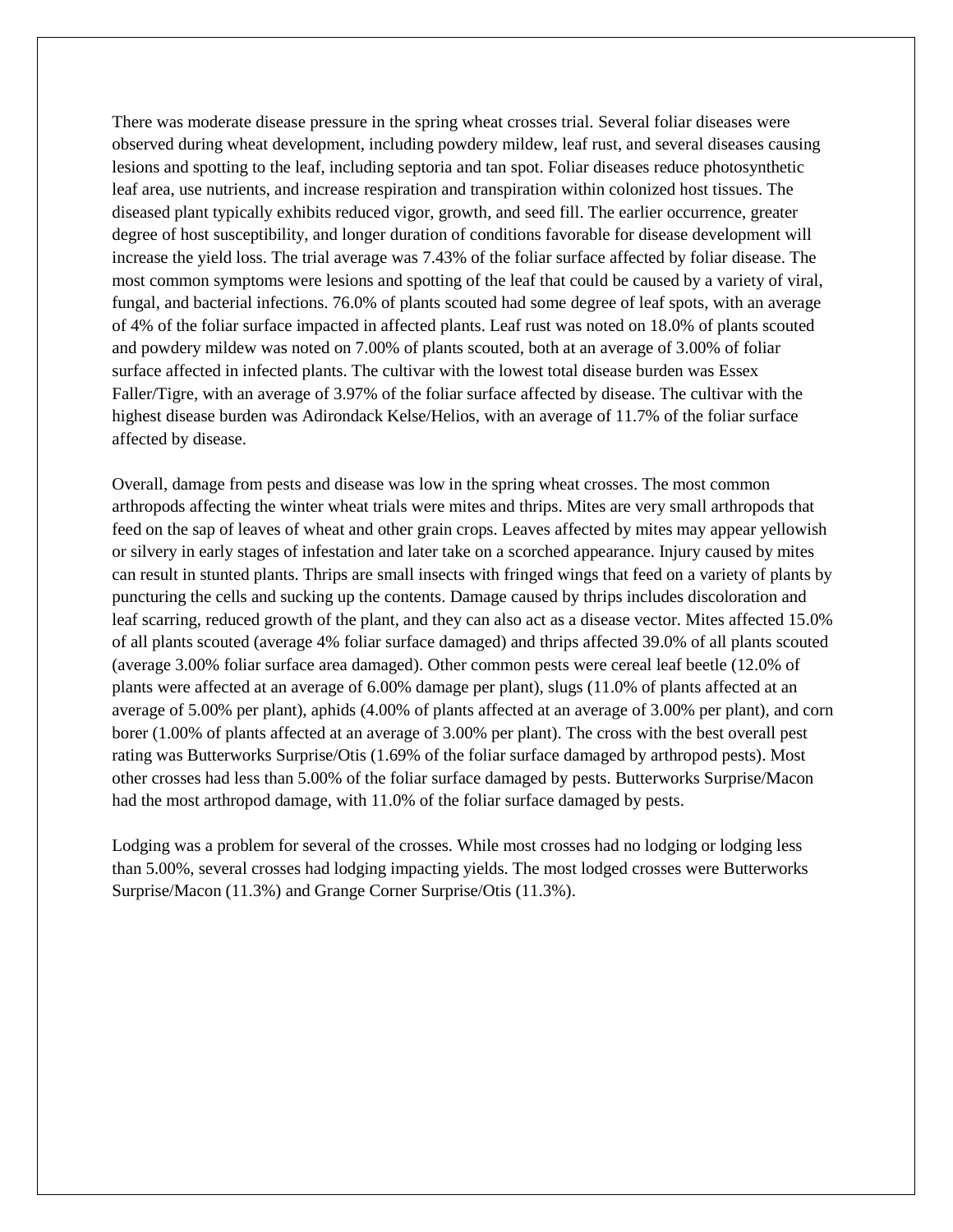| <b>Variety</b>                     | <b>Population</b>    | <b>Flowering</b><br>date | Foliar<br>disease  | <b>Arthropod</b><br>damage | Lodging            |
|------------------------------------|----------------------|--------------------------|--------------------|----------------------------|--------------------|
|                                    | plants $m-2$         | Date                     | %                  | %                          | %                  |
| <b>Adirondack Faller/Tigre</b>     | $251^{\text{c-}et}$  | $26$ -Jun <sup>d</sup>   | $9.88^{a-e}$       | 2.25 <sup>d</sup>          | 0.00 <sup>c</sup>  |
| Adirondack Kelse/AC Walton         | $244c-e$             | $26$ -Jun <sup>d</sup>   | $8.11^{a-f}$       | 3.13cd                     | 0.00 <sup>c</sup>  |
| <b>Adirondack Kelse/Helios</b>     | $276^{a-e}$          | $26$ -Jun <sup>d</sup>   | $11.73^a$          | 3.08 <sup>cd</sup>         | 0.00 <sup>c</sup>  |
| Adirondack Surprise/Macon          | $283^{a-e}$          | $26$ -Jun <sup>d</sup>   | $10.4^{a-c}$       | 3.00 <sup>cd</sup>         | $6.25^{a-c}$       |
| Adirondack Tigre/Faller            | 233 <sup>de</sup>    | $27$ -Jun <sup>cd</sup>  | $7.91^{a-f}$       | $4.63b-d$                  | $2.50^{bc}$        |
| <b>Butterworks Defiance/Otis</b>   | $287$ <sup>a-e</sup> | $28$ -Jun <sup>bc</sup>  | $6.02b-f$          | 3.29 <sup>cd</sup>         | $6.25^{a-c}$       |
| <b>Butterworks Kelse/AC Walton</b> | $276^{a-e}$          | $27$ -Jun <sup>cd</sup>  | 4.89 <sup>ef</sup> | 3.83cd                     | 0.00 <sup>c</sup>  |
| Butterworks Kingsey/Tigre          | $242c-e$             | $26$ -Jun <sup>d</sup>   | 10.6 <sup>ab</sup> | $4.67b-d$                  | 0.00 <sup>c</sup>  |
| <b>Butterworks Surprise/Macon</b>  | $301^{a-d}$          | $27$ -Jun <sup>cd</sup>  | $6.23^{b-f}$       | $11.00^a$                  | 11.3 <sup>ab</sup> |
| <b>Butterworks Surprise/Otis</b>   | $255^{c-e}$          | $27$ -Jun <sup>cd</sup>  | $8.54^{a-f}$       | 1.69 <sup>d</sup>          | $2.50^{bc}$        |
| <b>Butterworks Tigre/Faller</b>    | $262^{b-e}$          | $27$ -Jun <sup>cd</sup>  | $6.85^{a-f}$       | $4.54^{b-d}$               | $6.25^{a-c}$       |
| Essex Faller/Tigre                 | $269$ <sub>a-e</sub> | $26$ -Jun <sup>d</sup>   | 3.97 <sup>f</sup>  | $4.39b-d$                  | $1.25^{bc}$        |
| Essex Kelse/AC Walton              | $283^{a-e}$          | $27$ -Jun <sup>cd</sup>  | $6.73^{a-f}$       | $5.63^{bc}$                | 0.00 <sup>c</sup>  |
| <b>Essex Kelse/Helios</b>          | $316^{a-c}$          | $27$ -Jun <sup>cd</sup>  | 4.87 <sup>ef</sup> | 2.88 <sup>cd</sup>         | $1.25^{bc}$        |
| Essex Kingsey/Tigre                | $292^{a-e}$          | $26$ -Jun <sup>d</sup>   | $9.40^{a-e}$       | 3.04 <sup>cd</sup>         | 0.00 <sup>c</sup>  |
| Essex Surprise/Otis                | 341 <sup>a</sup>     | $27$ -Jun <sup>cd</sup>  | $7.44^{a-f}$       | $4.69b-d$                  | $1.25^{bc}$        |
| Grange Corner Faller/Tigre         | $303a-d$             | $27$ -Jun <sup>cd</sup>  | $7.17^{a-f}$       | $4.06^{b-d}$               | 0.00 <sup>c</sup>  |
| Grange Corner Kelse/AC Walton      | $296^{a-e}$          | $27$ -Jun <sup>cd</sup>  | $7.20^{a-f}$       | 2.42 <sup>cd</sup>         | 0.00 <sup>c</sup>  |
| Grange Corner Kingsey/Tigre        | 231 <sup>de</sup>    | $26$ -Jun <sup>d</sup>   | $6.40^{b-f}$       | $4.19^{b-d}$               | $2.50^{bc}$        |
| Grange Corner Surprise/Macon       | $262^{b-e}$          | $26$ -Jun <sup>d</sup>   | $10.0^{a-d}$       | 3.17 <sup>cd</sup>         | $8.75^{a.c}$       |
| Grange Corner Surprise/Otis        | $275^{a-e}$          | 30-Jun <sup>ab</sup>     | $5.52^{b-f}$       | 3.04 <sup>cd</sup>         | 11.3 <sup>ab</sup> |
| <b>AC</b> Barrie                   | $251^{c-e}$          | $26$ -Jun <sup>cd</sup>  | $5.42^{c-f}$       | 3.75 <sup>cd</sup>         | 0.00 <sup>c</sup>  |
| Glenn                              | $283^{a-e}$          | $26$ -Jun <sup>d</sup>   | $7.65^{a-f}$       | $4.44^{b-d}$               | 0.00 <sup>c</sup>  |
| ND VitPro                          | $316^{a-c}$          | $26$ -Jun <sup>d</sup>   | $5.73^{b-f}$       | 7.38 <sup>b</sup>          | 0.00 <sup>c</sup>  |
| Oland                              | 337 <sup>ab</sup>    | $1-Jula$                 | $8.64^{a-f}$       | $4.50^{b-d}$               | $10.0^{a-c}$       |
| Tom                                | $335^{ab}$           | $26$ -Jun <sup>d</sup>   | $5.93^{b-f}$       | 1.67 <sup>d</sup>          | 0.00 <sup>c</sup>  |
| LSD $(p=0.10)$                     | 76                   | $<$ l day                | 5.03               | 3.37                       | 10.53              |
| <b>Trial Mean</b>                  | 281                  | $26$ -Jun                | 7.43               | 4.01                       | 2.74               |

**Table 4. Agronomic Characteristics of Spring Wheat Crosses, Alburgh, VT, 2019.**

 $\dagger$ Within a column, crosses with the same letter are statistically similar at  $p=0.10$ .

Moisture content below 14% is desirable for long term storage. Most varieties had to be dried down for long term storage (Table 5). Test weight is the measure of grain density. It is determined by weighing a known volume of grain. Generally, the heavier the wheat is per bushel, the higher baking quality. None of the crosses met the desired standard of 60 lbs bu<sup>-1</sup>. The cross with the highest test weight was Grange Corner Faller/Tigre  $(59.8 \text{ lbs} \text{ bu}^{-1})$ .

The average yield for the trial was 2861 lbs ac<sup>-1</sup>. Six crosses had yields above 3000 lbs ac<sup>-1</sup>: Adirondack Kelse/AC Walton (3574 lbs ac<sup>-1</sup>), Essex Kingsey/Tigre (3515 lbs ac<sup>-1</sup>), Butterworks Kingsey/AC Walton (3412 lbs ac<sup>-1</sup>), Grange Corner Faller/Tigre (3354 lbs ac<sup>-1</sup>), Essex Faller/Tigre (3343 lbs ac<sup>-1</sup>) and Grange Corner Kingsey/Tigre  $(3047 \text{ lbs } ac^{-1})$ .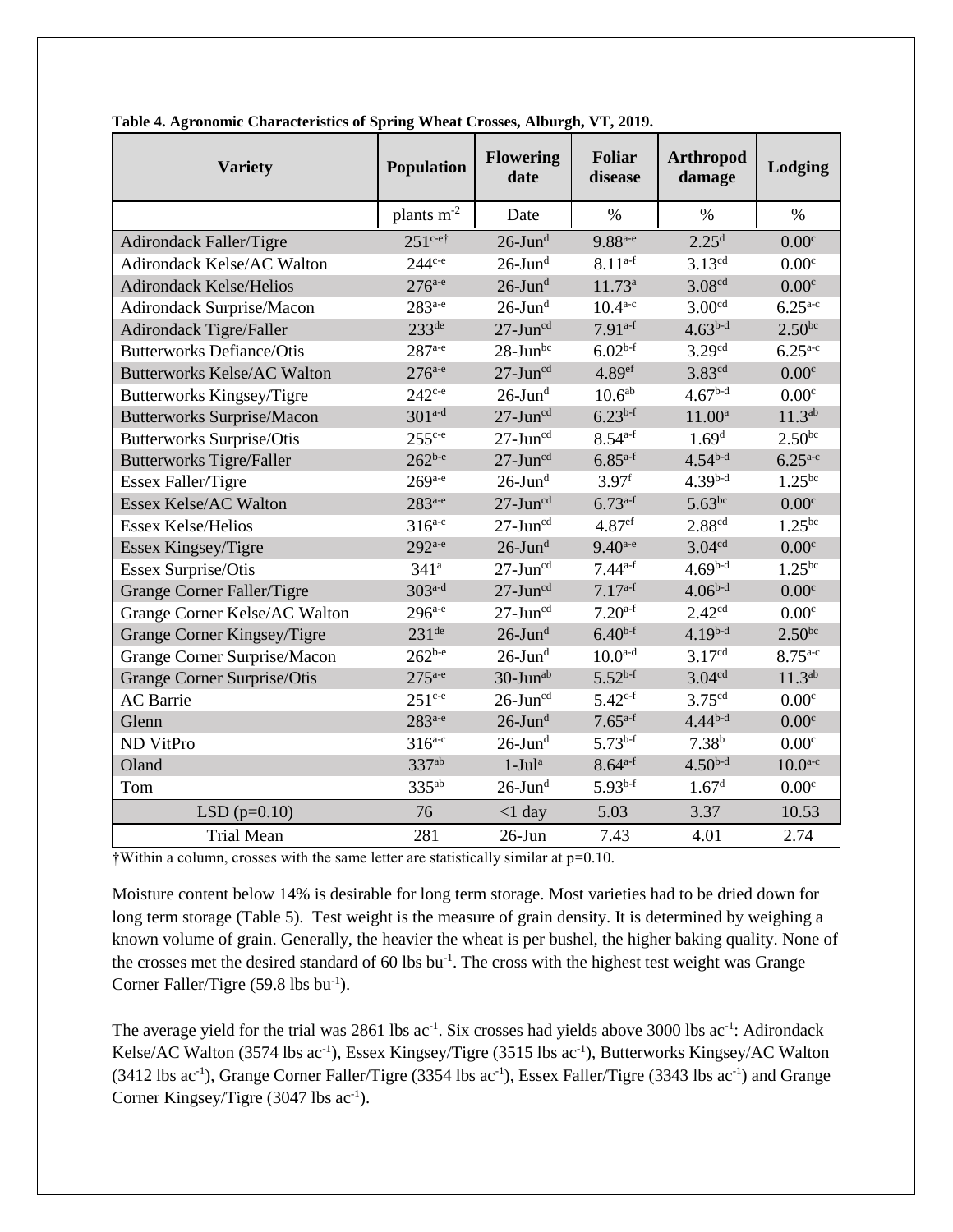| <b>Variety</b>                     | <b>Harvest</b><br>moisture | <b>Test</b><br>weight  | Yield @<br>13.5%<br>moisture | <b>Crude</b><br>Protein @<br>12%<br>moisture | <b>Falling</b><br>number |
|------------------------------------|----------------------------|------------------------|------------------------------|----------------------------------------------|--------------------------|
|                                    | $\%$                       | $lbs$ bu <sup>-1</sup> | $lbs$ ac <sup>-1</sup>       | $\%$                                         | seconds                  |
| <b>Adirondack Faller/Tigre</b>     | $12.9$ <sup>gh†</sup>      | $57.9^{a-e}$           | $2801^{b-f}$                 | $12.8^{d-h}$                                 | $411^{ab}$               |
| Adirondack Kelse/AC Walton         | $14.2^{d-h}$               | $59.1^{a-d}$           | 3574 <sup>a</sup>            | $12.8^{d-h}$                                 | $353^{f-i}$              |
| <b>Adirondack Kelse/Helios</b>     | $15.5^{c-g}$               | 58.3 <sup>a-e</sup>    | 2893 <sup>a-e</sup>          | $15.1^{\circ}$                               | 379b-g                   |
| Adirondack Surprise/Macon          | $14.7^{\text{c-h}}$        | $57.2^{a-f}$           | $2738^{c-f}$                 | $12.3^{gh}$                                  | $336^{i-k}$              |
| Adirondack Tigre/Faller            | 12.7 <sup>h</sup>          | $58.8^{a-d}$           | $2154$ <sup>f</sup>          | $12.5$ <sup>f-h</sup>                        | 390 <sup>a-e</sup>       |
| <b>Butterworks Defiance/Otis</b>   | $14.7^{\text{c-h}}$        | $55.5^{c-f}$           | 2419 <sup>ef</sup>           | $12.7^{\text{e-h}}$                          | $349g-j$                 |
| <b>Butterworks Kelse/AC Walton</b> | $15.5^{c-g}$               | $56.8^{a-f}$           | 3412 <sup>a-c</sup>          | $14.0^{a-d}$                                 | $352^{f-j}$              |
| Butterworks Kingsey/Tigre          | $13.6^{f-h}$               | $57.5^{a-f}$           | $2786^{c-f}$                 | $12.3^{gh}$                                  | $364^{d-i}$              |
| <b>Butterworks Surprise/Macon</b>  | $14.7^{\text{c-h}}$        | $55.1^{d-f}$           | $2869^{a-f}$                 | $12.7^{\text{e-h}}$                          | 303 <sup>kl</sup>        |
| <b>Butterworks Surprise/Otis</b>   | $14.9^{\text{c-h}}$        | $55.7^{b-f}$           | $2682^{d-f}$                 | $12.8^{d-h}$                                 | $319^{j-1}$              |
| <b>Butterworks Tigre/Faller</b>    | $14.2^{d-h}$               | 54.6 <sup>ef</sup>     | 2749c-f                      | $12.4^{f-h}$                                 | 415 <sup>a</sup>         |
| Essex Faller/Tigre                 | $13.7^{\text{e-h}}$        | $58.7^{a-d}$           | $3343^{a-d}$                 | $13.8^{b-e}$                                 | $395$ <sup>a-d</sup>     |
| Essex Kelse/AC Walton              | $16.6^{b-d}$               | $56.4^{a-f}$           | $2839^{b-f}$                 | $13.2^{\text{c-h}}$                          | $390^{a-e}$              |
| <b>Essex Kelse/Helios</b>          | $13.7^{\text{e-h}}$        | $58.2^{a-e}$           | $2621$ ef                    | $12.9^{d-h}$                                 | $361^{e-i}$              |
| Essex Kingsey/Tigre                | $16.1^{b-f}$               | $56.4^{a-f}$           | 3515ab                       | $13.2^{\text{c-h}}$                          | $358^{e-i}$              |
| Essex Surprise/Otis                | $16.2^{b-f}$               | $57.4^{a-f}$           | $2786^{c-f}$                 | $12.6^{f-h}$                                 | $367^{d-i}$              |
| Grange Corner Faller/Tigre         | $15.4c-g$                  | 59.8 <sup>ab</sup>     | 3354 <sup>a-d</sup>          | $13.8^{b-e}$                                 | $378^{b-g}$              |
| Grange Corner Kelse/AC Walton      | $17.3^{a-c}$               | $56.3^{a-f}$           | $2861^{a-f}$                 | $13.5^{c-f}$                                 | $340^{h-j}$              |
| Grange Corner Kingsey/Tigre        | $13.1^{gh}$                | $57.5^{a-f}$           | 3047 <sup>a-e</sup>          | $12.8^{d-h}$                                 | $384^{a-f}$              |
| Grange Corner Surprise/Macon       | $12.5^h$                   | $57.2^{a-f}$           | $2702^{c-f}$                 | 12.2 <sup>h</sup>                            | $375c-g$                 |
| Grange Corner Surprise/Otis        | $19.1^{ab}$                | $53.5$ <sup>f</sup>    | $2735c-f$                    | $12.6^{f-h}$                                 | $312^{j-1}$              |
| <b>AC</b> Barrie                   | $12.7^{\rm h}$             | 53.8 <sup>f</sup>      | $2701^{c-f}$                 | $13.1^{\text{c-h}}$                          | $405^{\text{a-c}}$       |
| Glenn                              | $13.7^{\text{e-h}}$        | 59.3 <sup>a-c</sup>    | 2970 <sup>a-e</sup>          | $13.1^{\text{c-h}}$                          | $411^{ab}$               |
| ND VitPro                          | $13.3^{gh}$                | 59.9 <sup>a</sup>      | $2683^{d-f}$                 | $14.3^{a-c}$                                 | $391^{a-e}$              |
| Oland                              | $13.7^{\text{e-h}}$        | $57.4^{a-f}$           | $2505$ <sup>ef</sup>         | $13.1^{\text{c-h}}$                          | $396^{a-d}$              |
| Tom                                | $16.3^{b-e}$               | 59.8 <sup>a</sup>      | $3127^{a-e}$                 | $13.4^{c-g}$                                 | $403^{a-c}$              |
| LSD $(p=0.10)$                     | 2.72                       | 4.1                    | 715                          | 1.2                                          | 33.3                     |
| <b>Trial Mean</b>                  | 14.7                       | 57.2                   | 2861                         | 13.1                                         | 369                      |

**Table 5. Yield and Quality of Spring Wheat Crosses, Alburgh, VT, 2019.**

†Within a column, crosses with the same letter are statistically similar at p=0.10.

Only two crosses had crude protein levels above the desired industry minimum of 14% (Adirondack Kelse/Helios at 15.1% and Butterworks Kelse/AC Walton at 14.0%). There is often an inverse relationship seen between yield and protein. This did not appear to hold true for the spring wheat crosses assessed in 2019, with some of the highest yielding crosses also having good crude protein (Table 5, Figure 1).

Falling numbers for all crosses were above 200 seconds, indicating sound quality wheat. Only one replicate per variety was tested for deoxynivalenol (DON) vomitoxin, and all were below the FDA threshold of 1 ppm which is considered safe for human consumption (data not shown).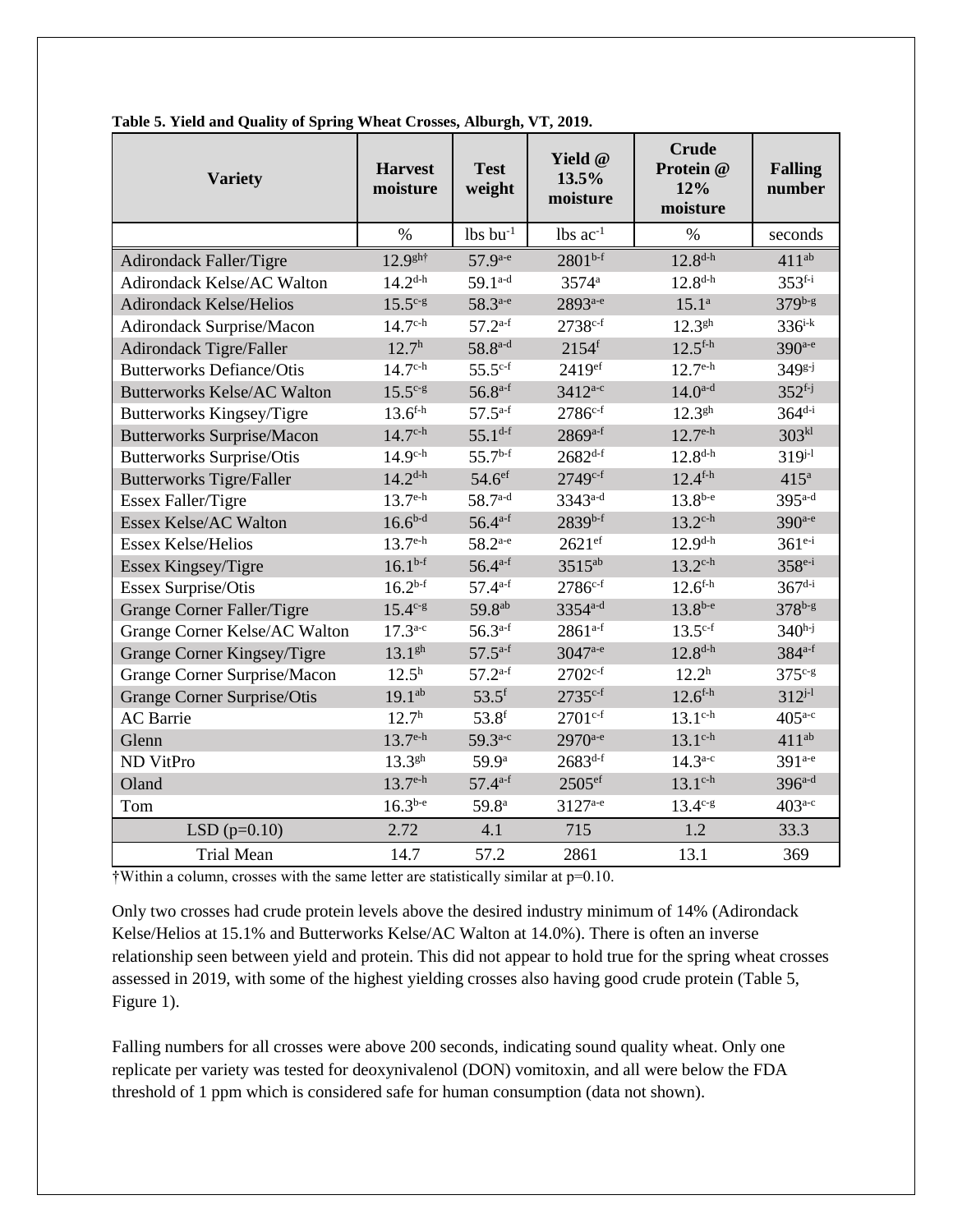

**Figure 1. Yield and protein of spring wheat crosses, Alburgh, VT. Varieties with the same capital letter did not differ significantly in yield. Varieties with the same lower-case letter did not differ significantly by crude protein concentration.**

# **DISCUSSION**

Overall, 2019 was an exceptional year from small grain production. The average yield and quality for the spring crosses compares favorably with the results from the 2019 spring wheat variety trial and 2019 heirloom spring wheat variety trial (Table 6), indicating that the spring wheat crosses have potential as new cultivars. The variety trial reports are available on our website [https://www.uvm.edu/extension/nwcrops/research.](https://www.uvm.edu/extension/nwcrops/research)

#### **Table 6. Yield and Quality Means of Spring Wheat Trials, Alburgh, VT, 2019.**

|                    |                                                  | <b>Spring Wheat</b><br>Crosses | <b>Spring Wheat</b><br>Variety Trial | Heirloom<br>Spring Wheat<br><b>Variety Trial</b> |
|--------------------|--------------------------------------------------|--------------------------------|--------------------------------------|--------------------------------------------------|
|                    | Yield at 13.5% moisture content (lbs $bu^{-1}$ ) | 2861                           | 2950                                 | 1936                                             |
| <b>Trial Means</b> | Crude Protein at 12% moisture content (%)        | 13.1                           | 13.1                                 | 13.1                                             |
|                    | Falling Number (sec)                             | 369                            | 404                                  | 387                                              |

We intend to continue evaluating these crosses with the goal of releasing top performing crosses as new cultivars.